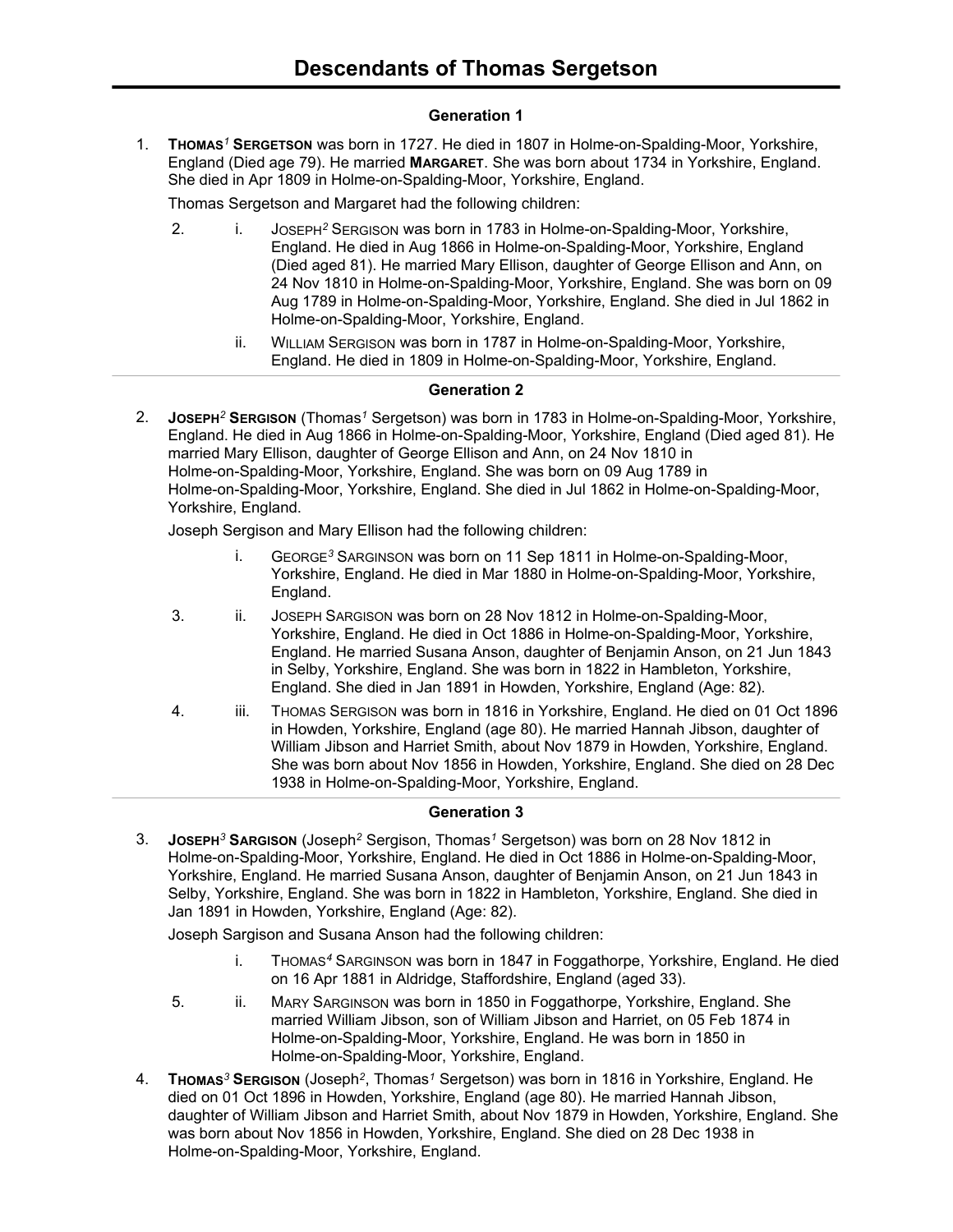# **Generation 3 (con't)**

Thomas Sergison and Hannah Jibson had the following children:

- i. JOHN WILLIAM*<sup>4</sup>* SERGISON was born in 1877 in Yorkshire, England.
- 6. ii. THOMAS SERGISON was born on 11 Oct 1880 in Holme-on-Spalding-Moor, Yorkshire, England. He died on 27 Nov 1914 in Howden, Yorkshire, England (Wharram Farm, Spaldington died age 34). He married Alice Ann Hawcroft, daughter of Thomas Hawcroft and Betsy, about Aug 1904 in Howden, Yorkshire, England. She was born in Oct 1876 in Newport, Yorkshire, England. She died on 08 Aug 1955 in Howden, Yorkshire, England (Lock Farm, Market Weighton).
- 7. iii. GEORGE H SERGISON was born on 26 Aug 1883 in Howden, Yorkshire, England. He died in Nov 1957 in York, Yorkshire, England (Age: 74). He married Elsie May Emmerson, daughter of Emmerson and Hannah Mary Emmerson, about Aug 1923 in Howden, Yorkshire, England. She was born in 1899 in Goole, Yorkshire, England. She died in Sep 1952 in York, Yorkshire, England (Age: 54).

#### **Generation 4**

5. **MARY***<sup>4</sup>* **SARGINSON** (Joseph*<sup>3</sup>* Sargison, Joseph*<sup>2</sup>* Sergison, Thomas*<sup>1</sup>* Sergetson) was born in 1850 in Foggathorpe, Yorkshire, England. She married William Jibson, son of William Jibson and Harriet, on 05 Feb 1874 in Holme-on-Spalding-Moor, Yorkshire, England. He was born in 1850 in Holme-on-Spalding-Moor, Yorkshire, England.

William Jibson and Mary Sarginson had the following child:

- i. WILLIAM T. *<sup>5</sup>* JIBSON was born about 1880 in Foggathorpe, Yorkshire, England.
- 6. **THOMAS***<sup>4</sup>* **SERGISON** (Thomas*<sup>3</sup>* , Joseph*<sup>2</sup>* , Thomas*<sup>1</sup>* Sergetson) was born on 11 Oct 1880 in Holme-on-Spalding-Moor, Yorkshire, England. He died on 27 Nov 1914 in Howden, Yorkshire, England (Wharram Farm, Spaldington died age 34). He married Alice Ann Hawcroft, daughter of Thomas Hawcroft and Betsy, about Aug 1904 in Howden, Yorkshire, England. She was born in Oct 1876 in Newport, Yorkshire, England. She died on 08 Aug 1955 in Howden, Yorkshire, England (Lock Farm, Market Weighton).

Thomas Sergison and Alice Ann Hawcroft had the following children:

- i. BETSEY ELLEN*<sup>5</sup>* SERGISON was born on 17 Jan 1907 in Spaldington, Yorkshire, England. She died about May 1996 in York, Yorkshire, England. She married Harold Denniss about May 1931 in Howden, Yorkshire, England. He was born on 18 Jun 1906 in Howden, Yorkshire, England. He died about Feb 1968 in York, Yorkshire, England.
- ii. WILLIAM THOMAS SERGISON was born on 29 Nov 1909 in Spaldington, Yorkshire, England. He died on 20 Nov 1984 in Goole, Yorkshire, England. He married Enid Emily V Harrison, daughter of Thomas Harrison and Cora A Harrison, about Aug 1933 in Howden, Yorkshire, England. She was born on 17 Apr 1910 in Howden, Yorkshire, England. She died on 01 Sep 1947 in Holme-on-Spalding-Moor, Yorkshire, England (Lock Farm, Market Weighton).
- iii. ALBERT HENRY SERGISON was born on 17 Jul 1911 in Holme-on-Spalding-Moor, Yorkshire, England. He died on 16 Sep 1995 in Holme-on-Spalding-Moor, Yorkshire, England. He married Mildred Finch, daughter of Henry Finch and Edith Winter, about Nov 1941 in Howden, Yorkshire, England. She was born on 23 Aug 1919 in Howden, Yorkshire, England. She died on 18 Apr 1988 in York, Yorkshire, England.
- iv. THOMAS SERGISON was born in 1906 in Yorkshire, England (ERY MIs vol 8 page 53, no 467). He died on 25 Mar 1909 in Holme-on-Spalding-Moor, Yorkshire, England (Age 3).
- v. GEORGE HERBERT SERGISON was born in Feb 1908 in Spaldington, Yorkshire, England. He died in Mar 1908 in Spaldington, Yorkshire, England.
- 7. **GEORGE H***<sup>4</sup>* **SERGISON** (Thomas*<sup>3</sup>* , Joseph*<sup>2</sup>* , Thomas*<sup>1</sup>* Sergetson) was born on 26 Aug 1883 in Howden, Yorkshire, England. He died in Nov 1957 in York, Yorkshire, England (Age: 74). He married Elsie May Emmerson, daughter of Emmerson and Hannah Mary Emmerson, about Aug 1923 in Howden, Yorkshire, England. She was born in 1899 in Goole, Yorkshire, England. She